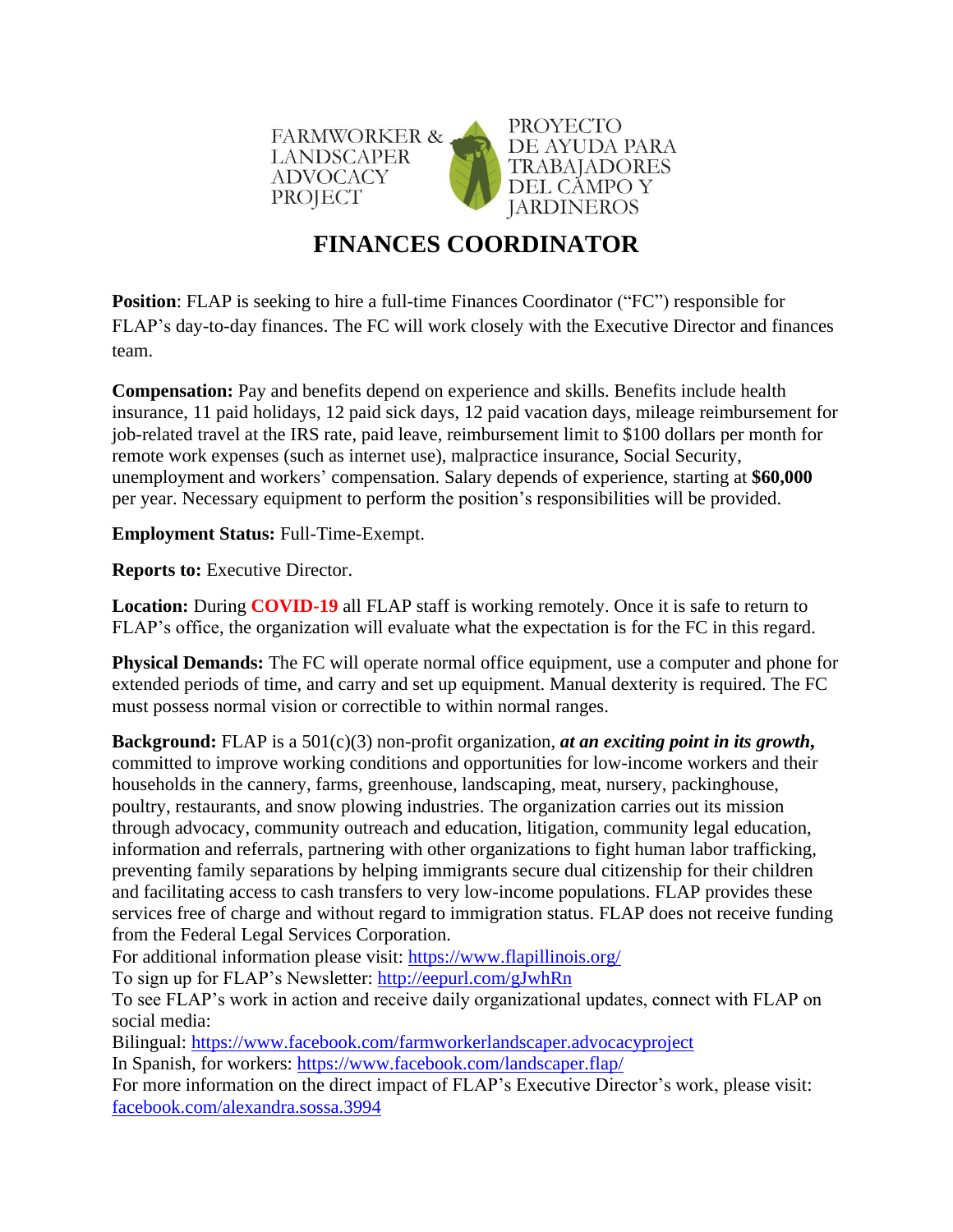## **Responsibilities:**

## **Financial Oversight and Performance**

- Collaborate with the ED and other staff in the drafting and execution of budgets and financial reporting requirements, prepare programmatic grant reports, administer and execute grants ensuring compliance with governmental agencies and regulations (including private foundations, state and federal funding, CCDPH, IDHS and A2J).
- Draft the organization's annual budget for the ED review and Board of Directors approval.
- Identify cost-effective investment of resources.
- Recommend additional savings by making strategic choices, prioritizing needs, consolidating contracts, and driving efficiencies.
- Prepare and reconcile daily cash balances, and perform accounts receivable and payable tasks as needed.
- Work with the organization's Accounting, Auditor and other consultants, directing finances, audit, payroll and managing QuickBooks.
- Submit reports and assist with additional tasks as directed by the Executive Director.
- Present information on FLAP services at meetings, and participate in local task forces.
- Draft necessary procedures for best finances practices.

## **Qualifications**:

- Financial management experience.
- Experience with fund- or project-based accounting and managing restricted grants and assets desired.
- Ability to translate financial concepts to and to effectively collaborate with programmatic and fundraising colleagues who do not necessarily have finance backgrounds.
- Technology savvy with experience overseeing information systems and infrastructure, including hardware, software, and accounting/finance applications.
- A successful track record in setting priorities; keen analytic, organization, and problemsolving skills which support and enable sound decision-making.
- Excellent communication and relationship building skills with an ability to prioritize, negotiate, and work with a variety of internal and external stakeholders.
- Ability to multi-task and wear many hats in a *fast-paced* environment.
- Ability to work against tight timelines, operate with a sense of urgency, perform under pressure to meet deadlines and answer e-mails.
- Ability to work with people of diverse economic, educational, and social backgrounds, while demonstrating a commitment to social justice and immigrant rights.
- Ability to document facts carefully, maintain confidentiality of information, work independently and with staff to meet deadlines.
- Demonstrable computer skills with the internet, e-mail, Microsoft Office, Windows, Microsoft Word, Excel, Outlook, QuickBooks, and other programs.